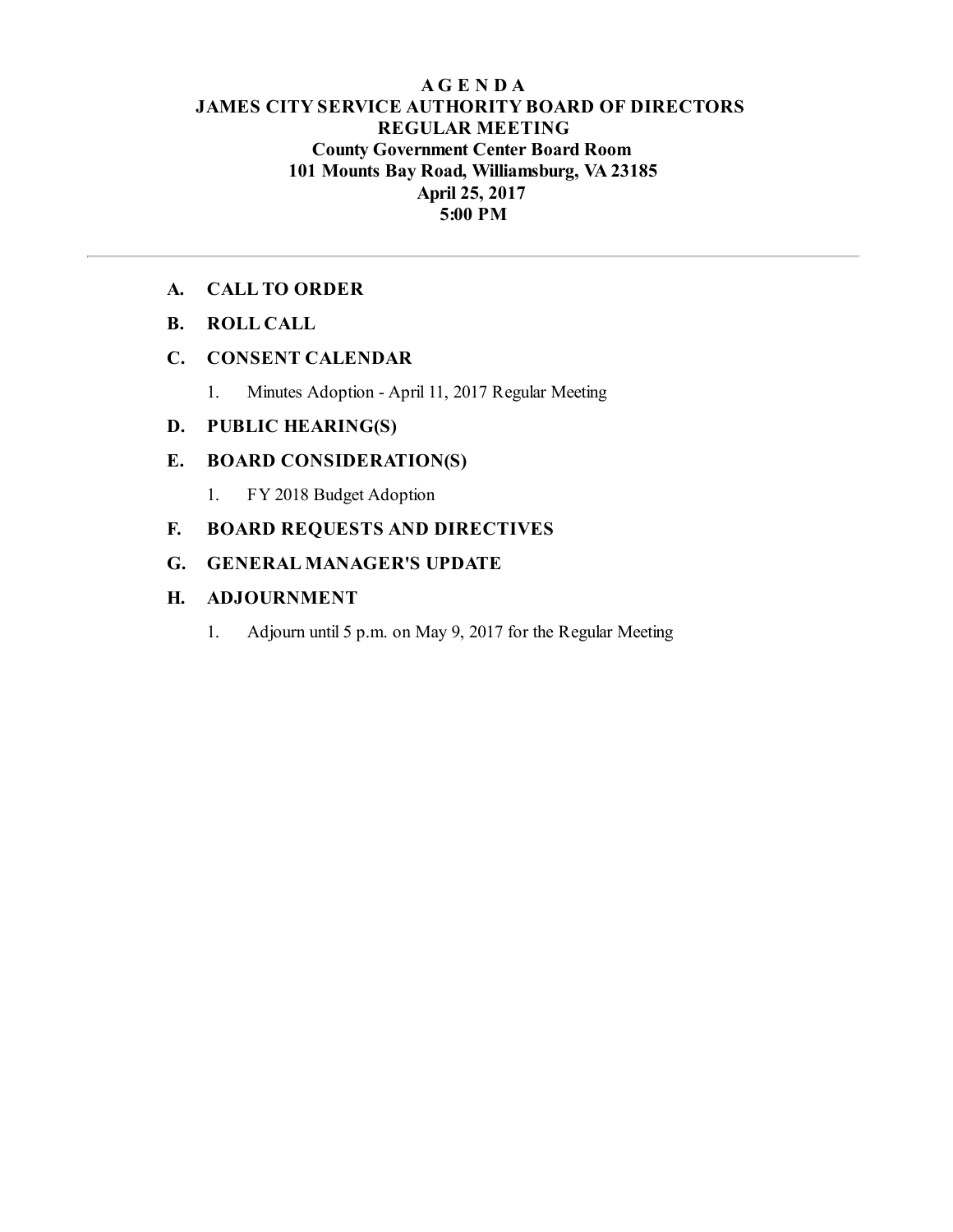# **AGENDA ITEM NO. C.1.**

## **ITEM SUMMARY**

| DATE:    | 4/25/2017                                         |
|----------|---------------------------------------------------|
| TO:      | The Board of Directors                            |
| FROM:    | Teresa J. Fellows, Administrative Coordinator     |
| SUBJECT: | Minutes Adoption - April 11, 2017 Regular Meeting |

## **ATTACHMENTS:**

| Description       |                    |        | Type           |  |
|-------------------|--------------------|--------|----------------|--|
| D                 | 041117 BOD Minutes |        | <b>Minutes</b> |  |
| <b>REVIEWERS:</b> |                    |        |                |  |
| Department        | Reviewer           | Action | Date           |  |

Board Secretary Fellows, Teresa Approved 4/18/2017 - 11:27 AM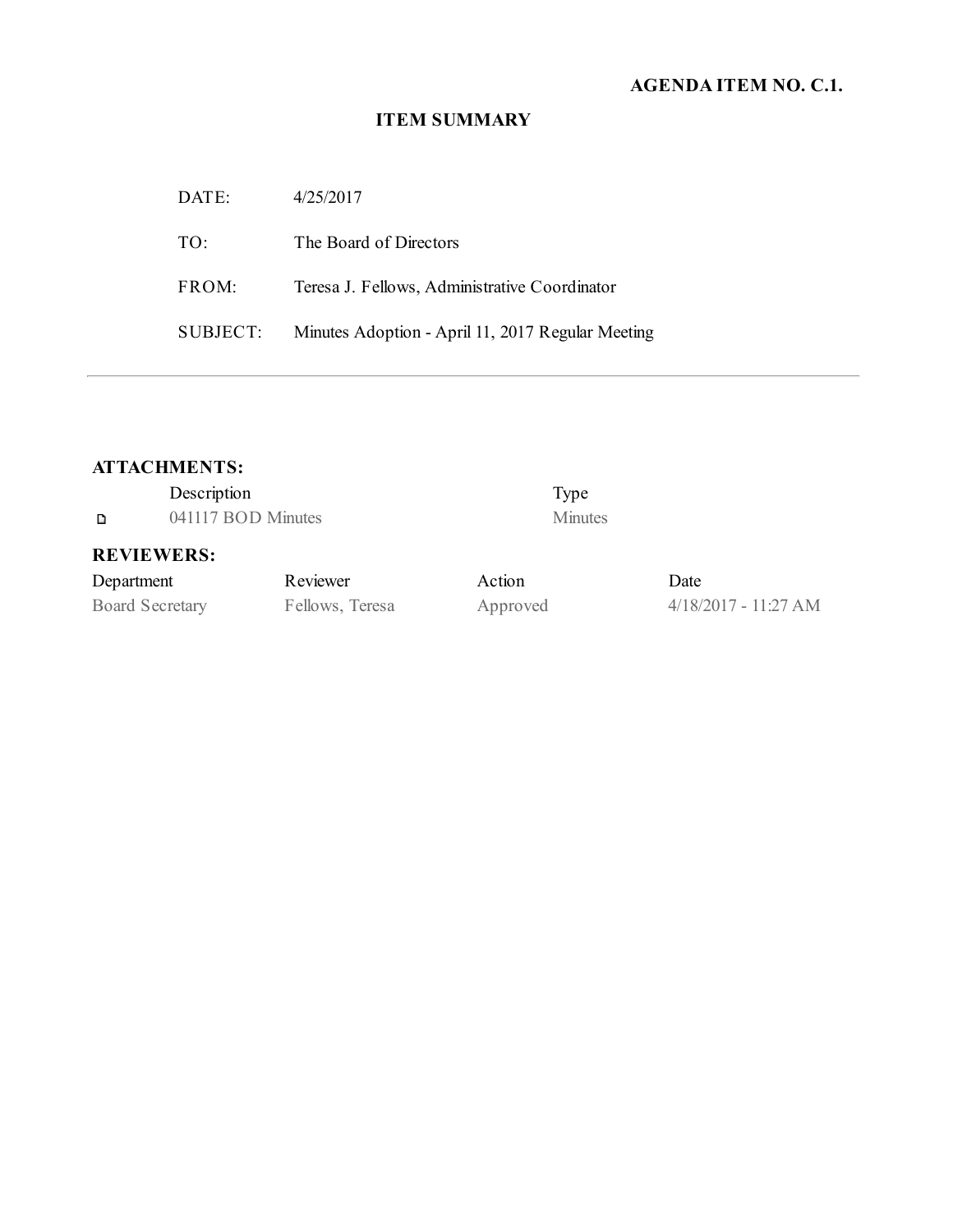### **MINUTES JAMES CITY SERVICE AUTHORITY BOARD OF DIRECTORS REGULAR MEETING County Government Center Board Room 101 Mounts Bay Road, Williamsburg, VA 23185 April 11, 2017 5:00 PM**

## **A. CALL TO ORDER**

#### **B. ROLL CALL**

John J. McGlennon, Roberts District P. Sue Sadler, Vice Chairman, Stonehouse District Michael J. Hipple, Powhatan District Kevin D. Onizuk, Chairman, Jamestown District Ruth M. Larson, Chairman, Berkeley District - Absent

Bryan J. Hill, County Administrator Adam R. Kinsman, County Attorney M. Douglas Powell, General Manager of the JCSA

### **C. CONSENT CALENDAR**

A motion to Approve was made by Michael Hipple and the motion result was Passed.

AYES: 4 NAYS: 0 ABSTAIN: 0 ABSENT: 1 Ayes: Hipple, McGlennon, Onizuk, Sadler Absent: Larson

1. Minutes Adoption - March 14, 2017, Regular Meeting

#### **D. PUBLIC HEARING(S)**

1. FY 2018 Budget Public Hearing

Mr. Onizuk announced that the Board of Supervisors and the Board of Directors would be holding a joint public hearing on the FY 2018 Budget.

Ms. Sadler, as Vice Chairman of the Board of Directors, opened the FY 2018 Budget Public Hearing.

A video overview of the FY 2018 Proposed Budget was shown to the Board and the citizens.

As there were no questions for staff, Ms. Sadler and Mr. Onizuk opened the floor to the registered speakers.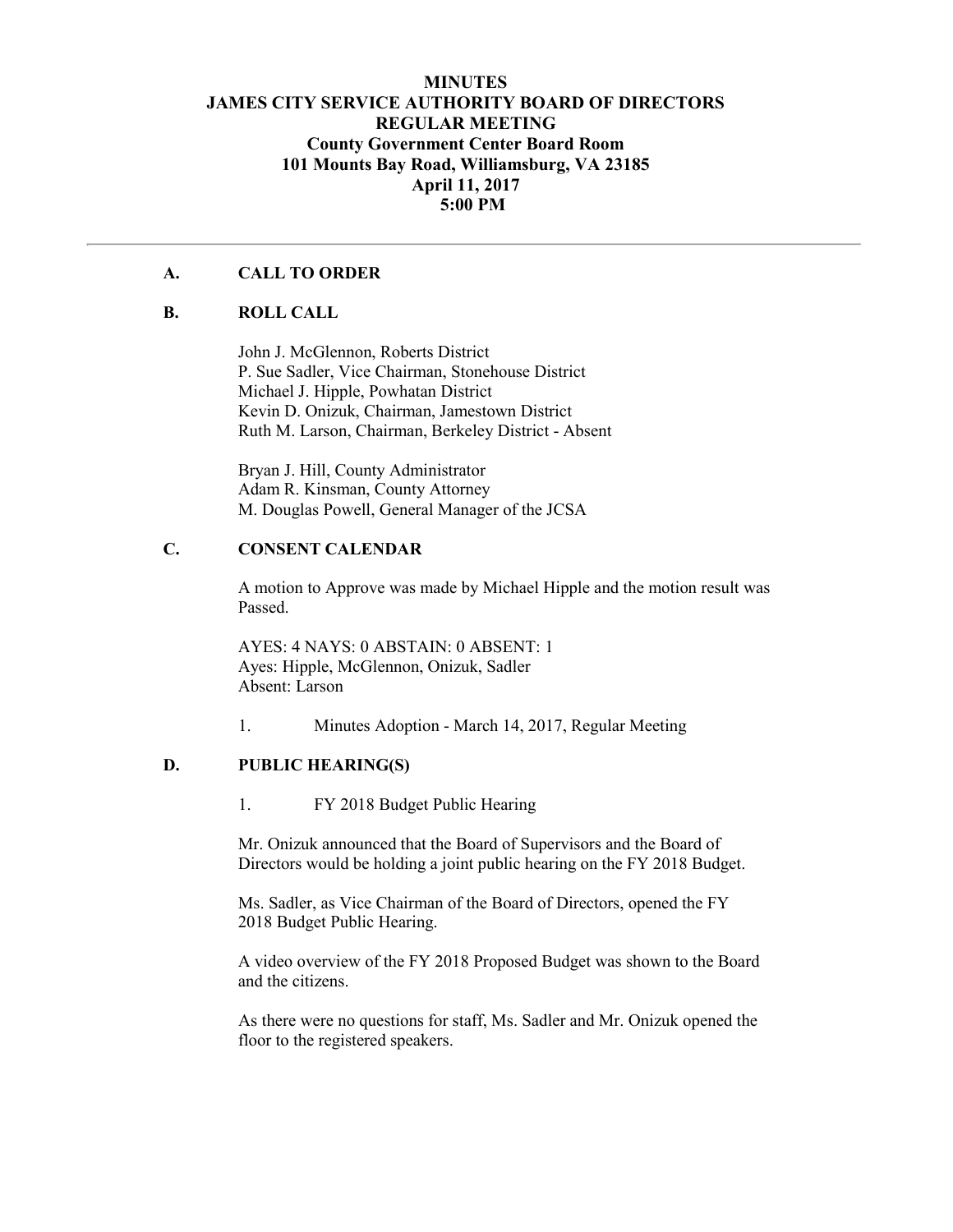None of the registered speakers wished to speak to the JCSA's FY 2018 Budget and at the conclusion of the speaker's comments, Ms. Sadler closed the Public Hearing.

## **E. BOARD CONSIDERATION(S)**

#### **F. BOARD REQUESTS AND DIRECTIVES**

### **G. GENERAL MANAGER'S UPDATE**

Mr. Powell stated that a replacement well is currently being dug at the Five Forks Water Treatment Facility. If all things continue to go well, it should be operational by late summer.

#### **H. ADJOURNMENT**

1. Adjourn until the 4 p.m. Budget Work Session on April 18, 2017

A motion to Adjourn was made by Kevin Onizuk and the motion result was Passed.

AYES: 4 NAYS: 0 ABSTAIN: 0 ABSENT: 1 Ayes: Hipple, McGlennon, Onizuk, Sadler Absent: Larson

At 6:05 p.m., Ms. Sadler adjourned the Board of Directors.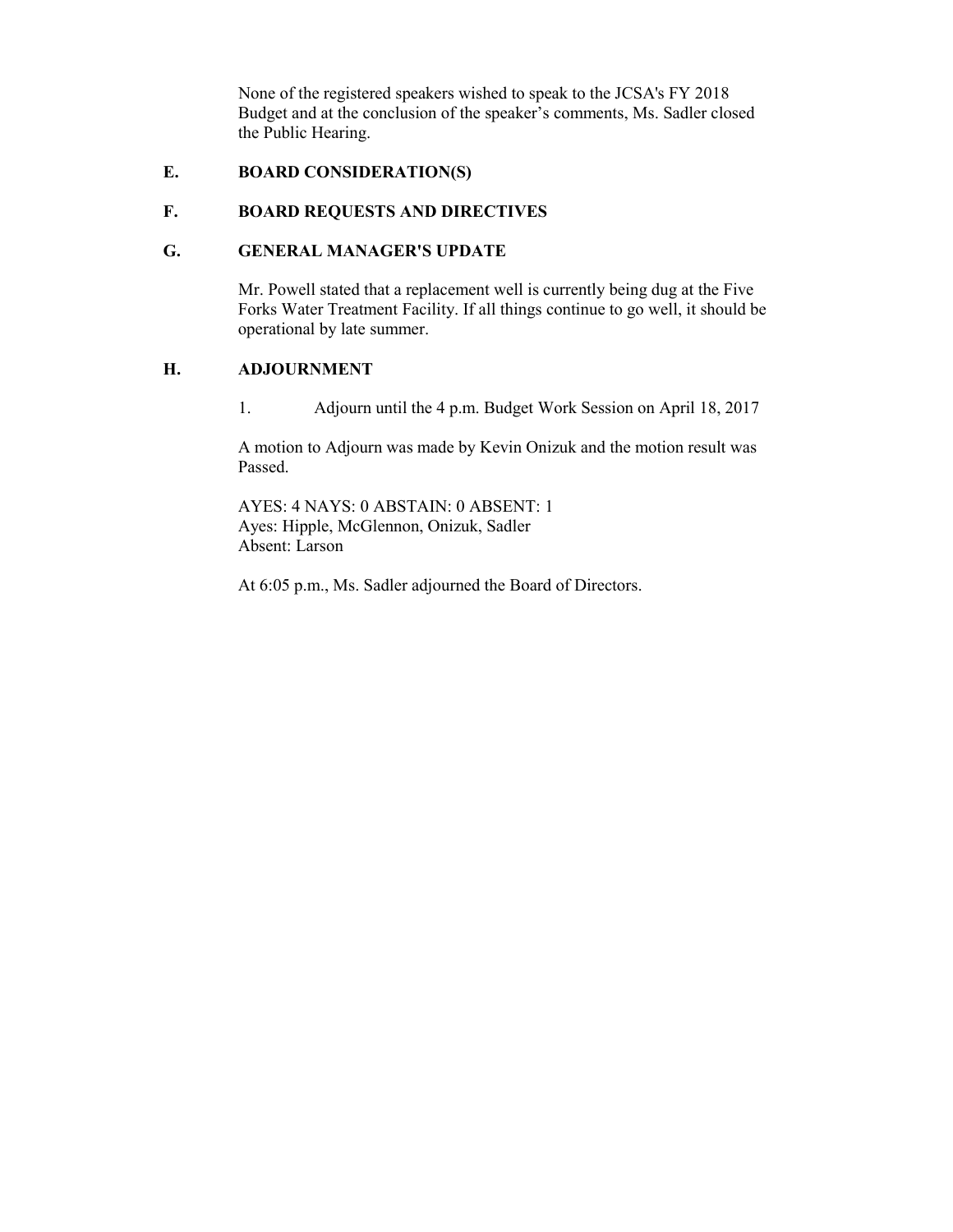## **AGENDA ITEM NO. E.1.**

#### **ITEM SUMMARY**

DATE: 4/25/2017 TO: The Board of Directors FROM: M. Douglas Powell, General Manager SUBJECT: FY 2018 Budget Adoption

Placeholder - the Resolution of Appropriation will be uploaded upon completion of the scheduled Budget Work Sessions.

### **REVIEWERS:**

| Department      | Reviewer        | Action   | Date                   |
|-----------------|-----------------|----------|------------------------|
| Board Secretary | Fellows, Teresa | Approved | $4/18/2017 - 11:29$ AM |